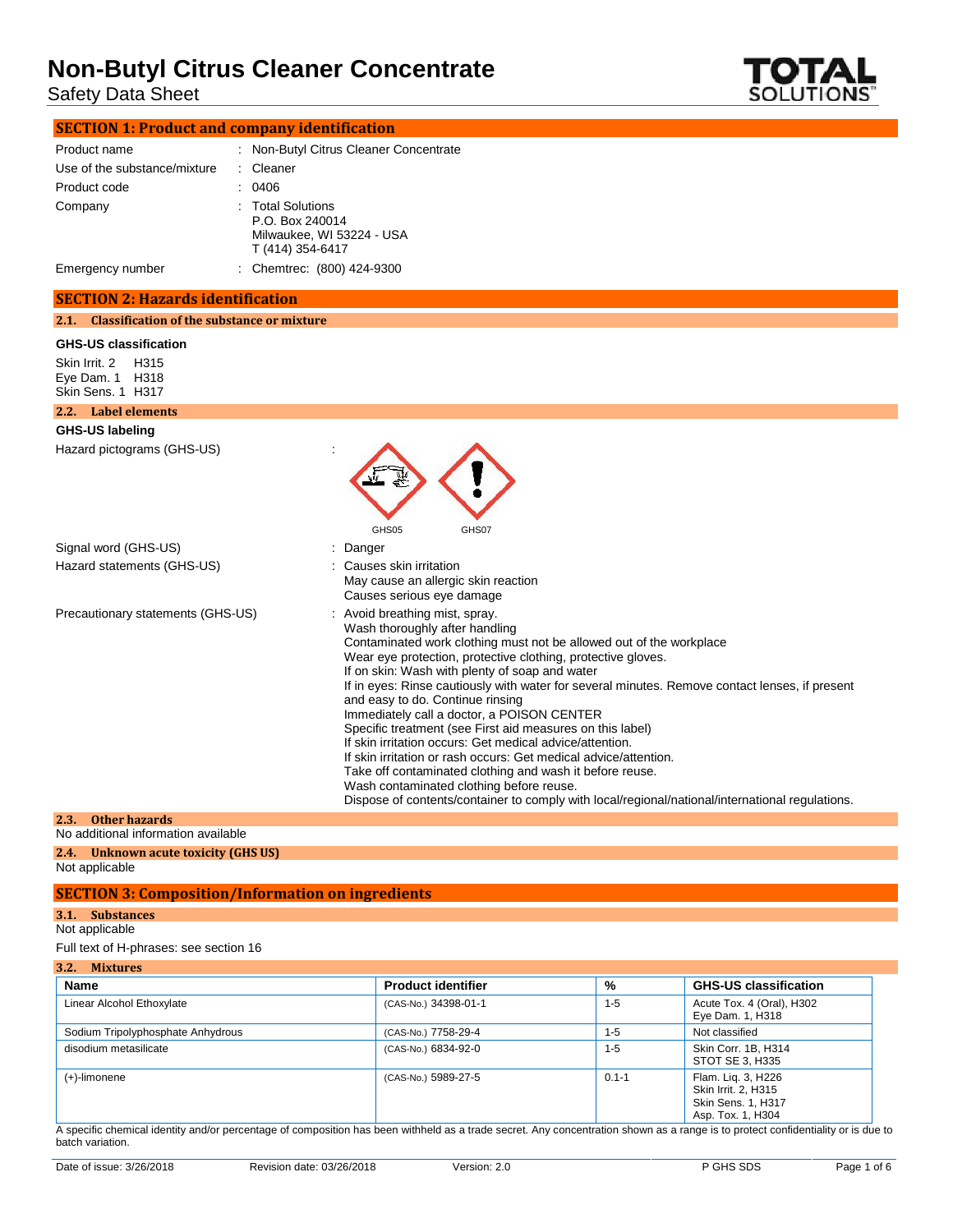Safety Data Sheet



| 4.1. Description of first aid measures                                                                                           |                                                                                                                                                                                                                                                                       |
|----------------------------------------------------------------------------------------------------------------------------------|-----------------------------------------------------------------------------------------------------------------------------------------------------------------------------------------------------------------------------------------------------------------------|
| First-aid measures general                                                                                                       | : If you feel unwell, seek medical advice (show the label where possible).                                                                                                                                                                                            |
| First-aid measures after inhalation                                                                                              | Remove victim to fresh air and keep at rest in a position comfortable for breathing.                                                                                                                                                                                  |
| First-aid measures after skin contact                                                                                            | Take off contaminated clothing and wash it before reuse. Wash skin with plenty of water. If skin<br>irritation or rash occurs: Get medical advice/attention.                                                                                                          |
| First-aid measures after eye contact                                                                                             | Rinse immediately with plenty of water. Remove contact lenses, if present and easy to do. Continue<br>rinsing. Immediately call a poison center or doctor/physician.                                                                                                  |
| First-aid measures after ingestion                                                                                               | Rinse mouth. Do NOT induce vomiting. Consult a doctor/medical service if you feel unwell.                                                                                                                                                                             |
| Most important symptoms and effects, both acute and delayed<br>4.2.                                                              |                                                                                                                                                                                                                                                                       |
| Symptoms/effects                                                                                                                 | : Causes serious eye damage. Causes skin irritation. May cause an allergic skin reaction.                                                                                                                                                                             |
| Symptoms/effects after inhalation                                                                                                | May cause respiratory irritation.                                                                                                                                                                                                                                     |
| Symptoms/effects after skin contact                                                                                              | Causes skin irritation. May cause an allergic skin reaction. Repeated exposure may cause skin<br>dryness or cracking.                                                                                                                                                 |
| Symptoms/effects after eye contact                                                                                               | : Causes serious eye damage. Corrosion of the eye tissue. Permanent eye damage.                                                                                                                                                                                       |
| Symptoms/effects after ingestion                                                                                                 | Burns to the gastric/intestinal mucosa. Gastrointestinal complaints. Nausea. Diarrhoea.                                                                                                                                                                               |
| 4.3.<br>Treat symptomatically.                                                                                                   | Indication of any immediate medical attention and special treatment needed                                                                                                                                                                                            |
| <b>SECTION 5: Firefighting measures</b>                                                                                          |                                                                                                                                                                                                                                                                       |
| 5.1. Extinguishing media                                                                                                         |                                                                                                                                                                                                                                                                       |
| Suitable extinguishing media                                                                                                     | : Adapt extinguishing media to the environment.                                                                                                                                                                                                                       |
| 5.2. Special hazards arising from the substance or mixture                                                                       |                                                                                                                                                                                                                                                                       |
| Reactivity                                                                                                                       | : Upon combustion: CO and CO2 are formed.                                                                                                                                                                                                                             |
| 5.3. Advice for fire fighters                                                                                                    |                                                                                                                                                                                                                                                                       |
| Firefighting instructions                                                                                                        | Exercise caution when fighting any chemical fire. Use water spray or fog for cooling exposed<br>÷<br>containers. Take account of environmentally hazardous firefighting water.                                                                                        |
| Protection during firefighting                                                                                                   | Do not enter fire area without proper protective equipment, including respiratory protection.                                                                                                                                                                         |
| <b>SECTION 6: Accidental release measures</b>                                                                                    |                                                                                                                                                                                                                                                                       |
| 6.1. Personal precautions, protective equipment and emergency procedures<br>General measures                                     | : Isolate from fire, if possible, without unnecessary risk.                                                                                                                                                                                                           |
| 6.1.1. For non-emergency personnel                                                                                               |                                                                                                                                                                                                                                                                       |
| Protective equipment                                                                                                             | Safety glasses. Gloves. Protective clothing.                                                                                                                                                                                                                          |
| <b>Emergency procedures</b>                                                                                                      | Evacuate unnecessary personnel. Avoid contact with skin, eyes and clothing. Ventilate spillage area.                                                                                                                                                                  |
|                                                                                                                                  |                                                                                                                                                                                                                                                                       |
| 6.1.2. For emergency responders                                                                                                  |                                                                                                                                                                                                                                                                       |
|                                                                                                                                  |                                                                                                                                                                                                                                                                       |
| Protective equipment                                                                                                             | Equip cleanup crew with proper protection.                                                                                                                                                                                                                            |
| <b>Emergency procedures</b>                                                                                                      | Stop leak if safe to do so. Stop release. Ventilate area.                                                                                                                                                                                                             |
| 6.2. Environmental precautions                                                                                                   |                                                                                                                                                                                                                                                                       |
| Avoid release to the environment. Prevent soil and water pollution.<br>6.3. Methods and material for containment and cleaning up |                                                                                                                                                                                                                                                                       |
| For containment                                                                                                                  | : Contain released product, pump into suitable containers.                                                                                                                                                                                                            |
| Methods for cleaning up                                                                                                          | : This material and its container must be disposed of in a safe way, and as per local legislation.                                                                                                                                                                    |
| <b>Reference to other sections</b><br>6.4.<br>No additional information available                                                |                                                                                                                                                                                                                                                                       |
| <b>SECTION 7: Handling and storage</b>                                                                                           |                                                                                                                                                                                                                                                                       |
| 7.1. Precautions for safe handling                                                                                               |                                                                                                                                                                                                                                                                       |
| Precautions for safe handling                                                                                                    | : Comply with the legal requirements. Do not handle until all safety precautions have been read<br>and understood. Use personal protective equipment as required. Do not eat, drink or smoke<br>when using this product. Do not get in eyes, on skin, or on clothing. |
| Hygiene measures                                                                                                                 | : Wash thoroughly after handling. Wash contaminated clothing before reuse.                                                                                                                                                                                            |
|                                                                                                                                  |                                                                                                                                                                                                                                                                       |
| 7.2. Conditions for safe storage, including any incompatibilities<br>Technical measures                                          | : Comply with applicable regulations.                                                                                                                                                                                                                                 |
| Storage conditions                                                                                                               | Keep container closed when not in use. Store in original container.                                                                                                                                                                                                   |
| Incompatible products                                                                                                            | Strong acids.                                                                                                                                                                                                                                                         |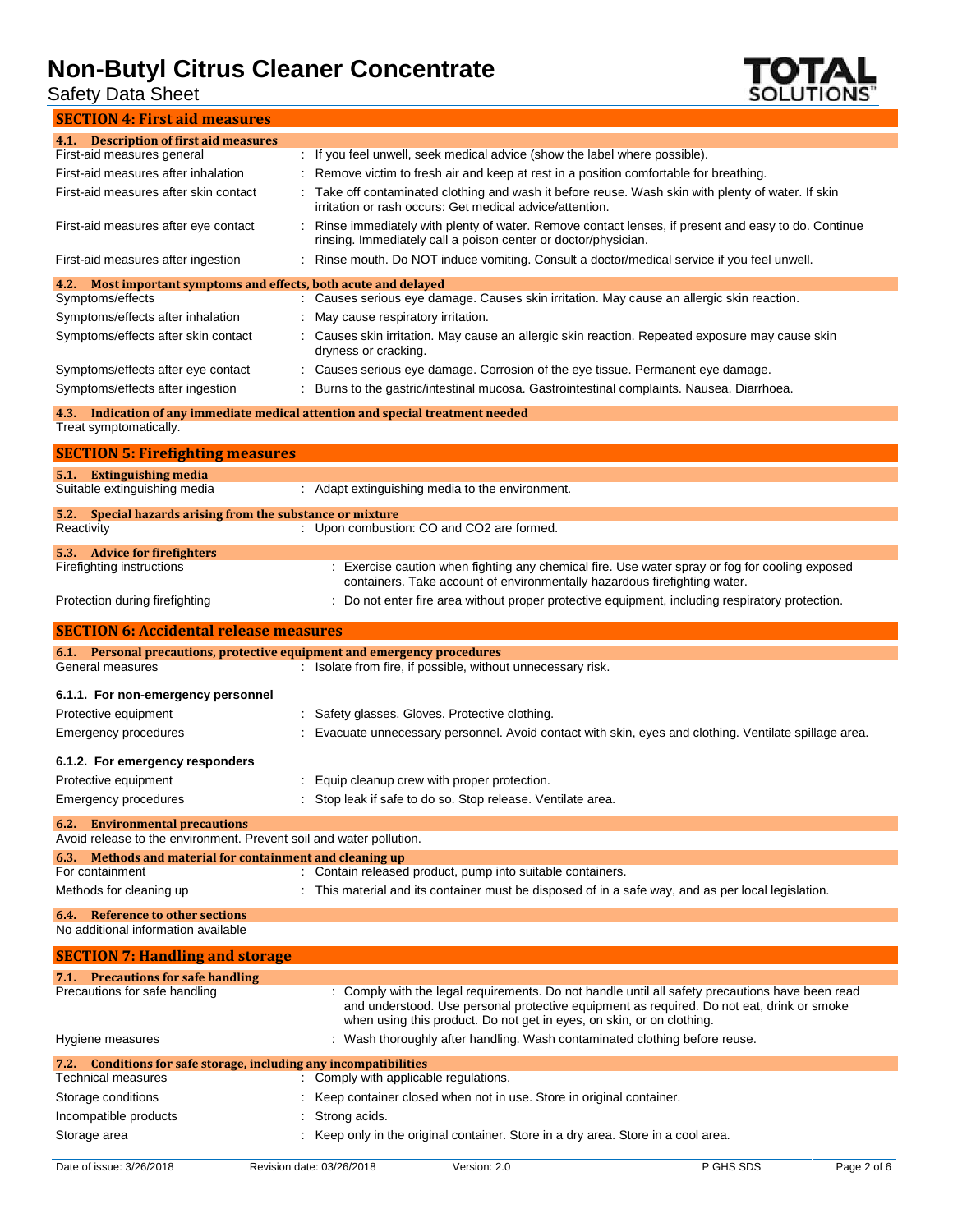Safety Data Sheet

**8.1. Control parameters**

# Special rules on packaging **interpretents** in meet the legal requirements. **SECTION 8: Exposure controls/personal protection Linear Alcohol Ethoxylate (34398-01-1) disodium metasilicate (6834-92-0)**

**(+)-limonene (5989-27-5)**

Not applicable

Not applicable

Not applicable

Not applicable

**8.2. Exposure controls**

: Emergency eye wash fountains and safety showers should be available in the immediate vicinity of any potential exposure.

Personal protective equipment : Use appropriate personal protective equipment when risk assessment indicates this is necessary. Safety glasses. Gloves. Protective clothing.



#### **SECTION 9: Physical and chemical properties**

**Sodium Tripolyphosphate Anhydrous (7758-29-4)**

#### **9.1. Information on basic physical and chemical properties**

| Physical state                              | : Liquid                  |
|---------------------------------------------|---------------------------|
| Appearance                                  | clear. pink. red. Liquid. |
| Odor                                        | Citrus fruits             |
| Odor threshold                              | No data available         |
| pH                                          | $: 12.5 - 14$             |
| Melting point                               | No data available         |
| Freezing point                              | No data available         |
| Boiling point                               | No data available         |
| Flash point                                 | > 200 °F Closed Cup       |
| Relative evaporation rate (butyl acetate=1) | No data available         |
| Flammability (solid, gas)                   | No data available         |
| <b>Explosion limits</b>                     | No data available         |
| <b>Explosive properties</b>                 | No data available         |
| Oxidizing properties                        | No data available         |
| Vapor pressure                              | No data available         |
| Relative density                            | No data available         |
| Relative vapor density at 20 °C             | No data available         |
| Specific gravity / density                  | $1.04$ g/ml               |
| Solubility                                  | Soluble in water.         |
| Log Pow                                     | No data available         |
| Log Kow                                     | No data available         |
| Auto-ignition temperature                   | No data available         |
| Decomposition temperature                   | No data available         |
| Viscosity                                   | No data available         |
| Viscosity, kinematic                        | No data available         |
| Viscosity, dynamic                          | No data available         |
| VOC content                                 | $< 0.5 \%$                |

#### **SECTION 10: Stability and reactivity**

**10.1. Reactivity** Upon combustion: CO and CO2 are formed.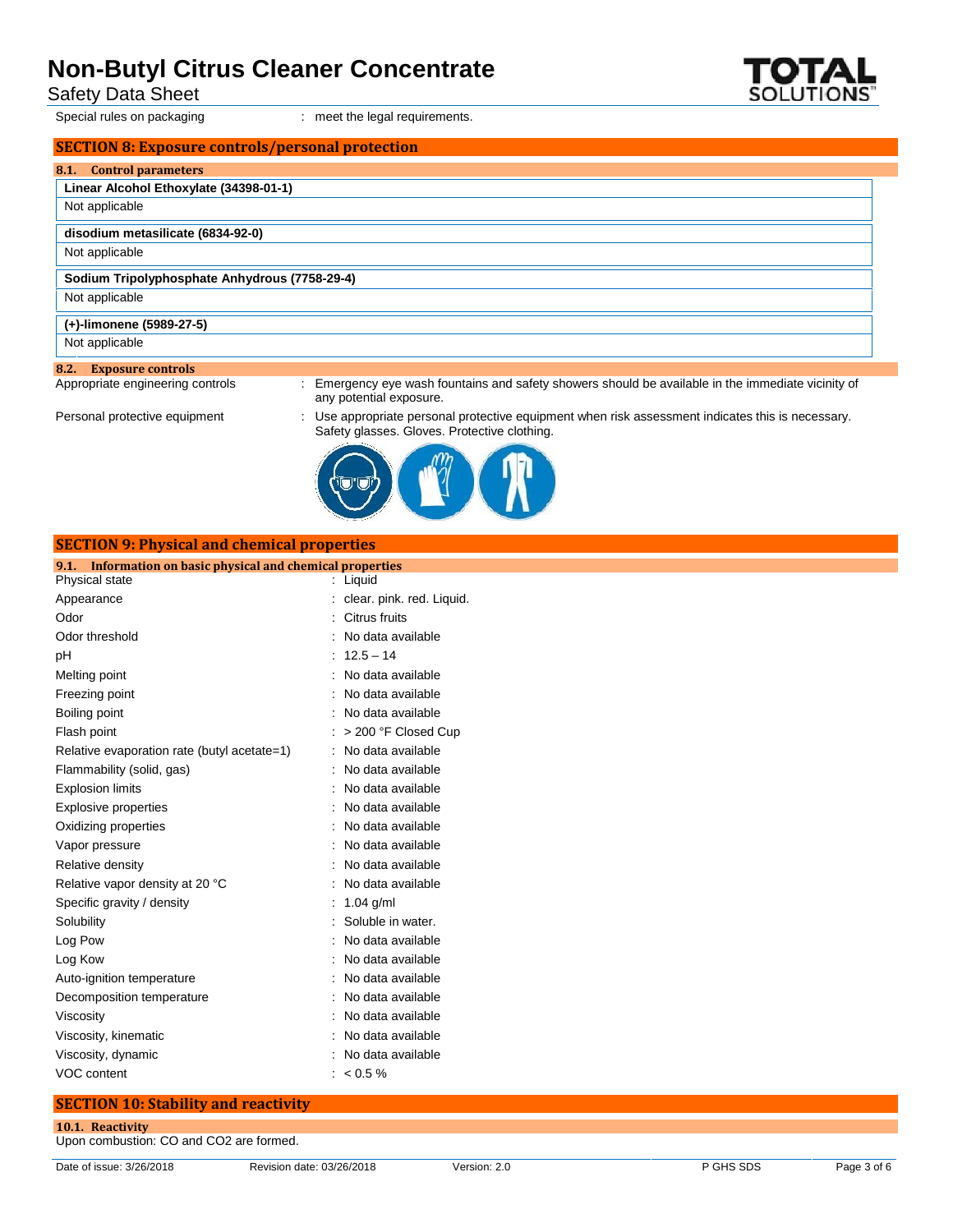Safety Data Sheet



#### **10.2. Chemical stability** No additional information available **10.3. Possibility of hazardous reactions** Refer to section 10.1 on Reactivity.

#### **10.4. Conditions to avoid**

No additional information available

#### **10.5. Incompatible materials**

Strong acids.

#### **10.6. Hazardous decomposition products**

Under normal conditions of storage and use, hazardous decomposition products should not be produced.

| <b>SECTION 11: Toxicological information</b>          |                                                                                                                         |
|-------------------------------------------------------|-------------------------------------------------------------------------------------------------------------------------|
| 11.1. Information on toxicological effects            |                                                                                                                         |
| Acute toxicity                                        | Not classified                                                                                                          |
| Linear Alcohol Ethoxylate (34398-01-1)                |                                                                                                                         |
| LD50 oral rat                                         | > 1400 mg/kg                                                                                                            |
| (+)-limonene (5989-27-5)                              |                                                                                                                         |
| LD50 oral rat                                         | > 2000 mg/kg body weight (OECD 423: Acute Oral Toxicity – Acute Toxic Class Method, Rat,<br>Female, Read-across)        |
| LD50 dermal rabbit                                    | > 5000 mg/kg body weight (Equivalent or similar to OECD 402, Rabbit, Weight of evidence)                                |
| Skin corrosion/irritation                             | Causes skin irritation.                                                                                                 |
|                                                       | pH: 12.5 - 14                                                                                                           |
| Serious eye damage/irritation                         | Causes serious eye damage.                                                                                              |
|                                                       | pH: 12.5 - 14                                                                                                           |
| Respiratory or skin sensitization                     | May cause an allergic skin reaction.                                                                                    |
| Germ cell mutagenicity                                | Not classified                                                                                                          |
| Carcinogenicity                                       | Not classified                                                                                                          |
| Reproductive toxicity                                 | Not classified                                                                                                          |
| Specific target organ toxicity – single exposure :    | Not classified                                                                                                          |
| Specific target organ toxicity - repeated<br>exposure | : Not classified                                                                                                        |
| Aspiration hazard                                     | : Not classified                                                                                                        |
| Symptoms/effects after inhalation                     | : May cause respiratory irritation.                                                                                     |
| Symptoms/effects after skin contact                   | : Causes skin irritation. May cause an allergic skin reaction. Repeated exposure may cause skin<br>dryness or cracking. |
| Symptoms/effects after eye contact                    | : Causes serious eye damage. Corrosion of the eye tissue. Permanent eye damage.                                         |
| Symptoms/effects after ingestion                      | : Burns to the gastric/intestinal mucosa. Gastrointestinal complaints. Nausea. Diarrhoea.                               |
| Likely routes of exposure                             | : Skin and eye contact                                                                                                  |

#### **SECTION 12: Ecological information**

| 12.1. Toxicity                         |                           |                                                                                                                                     |           |             |  |
|----------------------------------------|---------------------------|-------------------------------------------------------------------------------------------------------------------------------------|-----------|-------------|--|
| Linear Alcohol Ethoxylate (34398-01-1) |                           |                                                                                                                                     |           |             |  |
| LC50 fish 1                            | $< 10$ mg/l               |                                                                                                                                     |           |             |  |
| EC50 Daphnia 1                         | $< 10$ mg/l               |                                                                                                                                     |           |             |  |
| ErC50 (algae)                          | $< 10$ mg/l               |                                                                                                                                     |           |             |  |
| (+)-limonene (5989-27-5)               |                           |                                                                                                                                     |           |             |  |
| LC50 fish 1                            |                           | 720 µg/l (OECD 203: Fish, Acute Toxicity Test, 96 h, Pimephales promelas, Flow-through<br>system, Fresh water, Experimental value)  |           |             |  |
| EC50 Daphnia 1                         |                           | 0.36 mg/l (OECD 202: Daphnia sp. Acute Immobilisation Test, 48 h, Daphnia magna, Static<br>system, Fresh water, Experimental value) |           |             |  |
| 12.2. Persistence and degradability    |                           |                                                                                                                                     |           |             |  |
| (+)-limonene (5989-27-5)               |                           |                                                                                                                                     |           |             |  |
| Persistence and degradability          |                           | Readily biodegradable in water.                                                                                                     |           |             |  |
| <b>ThOD</b>                            |                           | 3.29 g $O_2$ /g substance                                                                                                           |           |             |  |
| 12.3. Bioaccumulative potential        |                           |                                                                                                                                     |           |             |  |
| (+)-limonene (5989-27-5)               |                           |                                                                                                                                     |           |             |  |
| Date of issue: 3/26/2018               | Revision date: 03/26/2018 | Version: 2.0                                                                                                                        | P GHS SDS | Page 4 of 6 |  |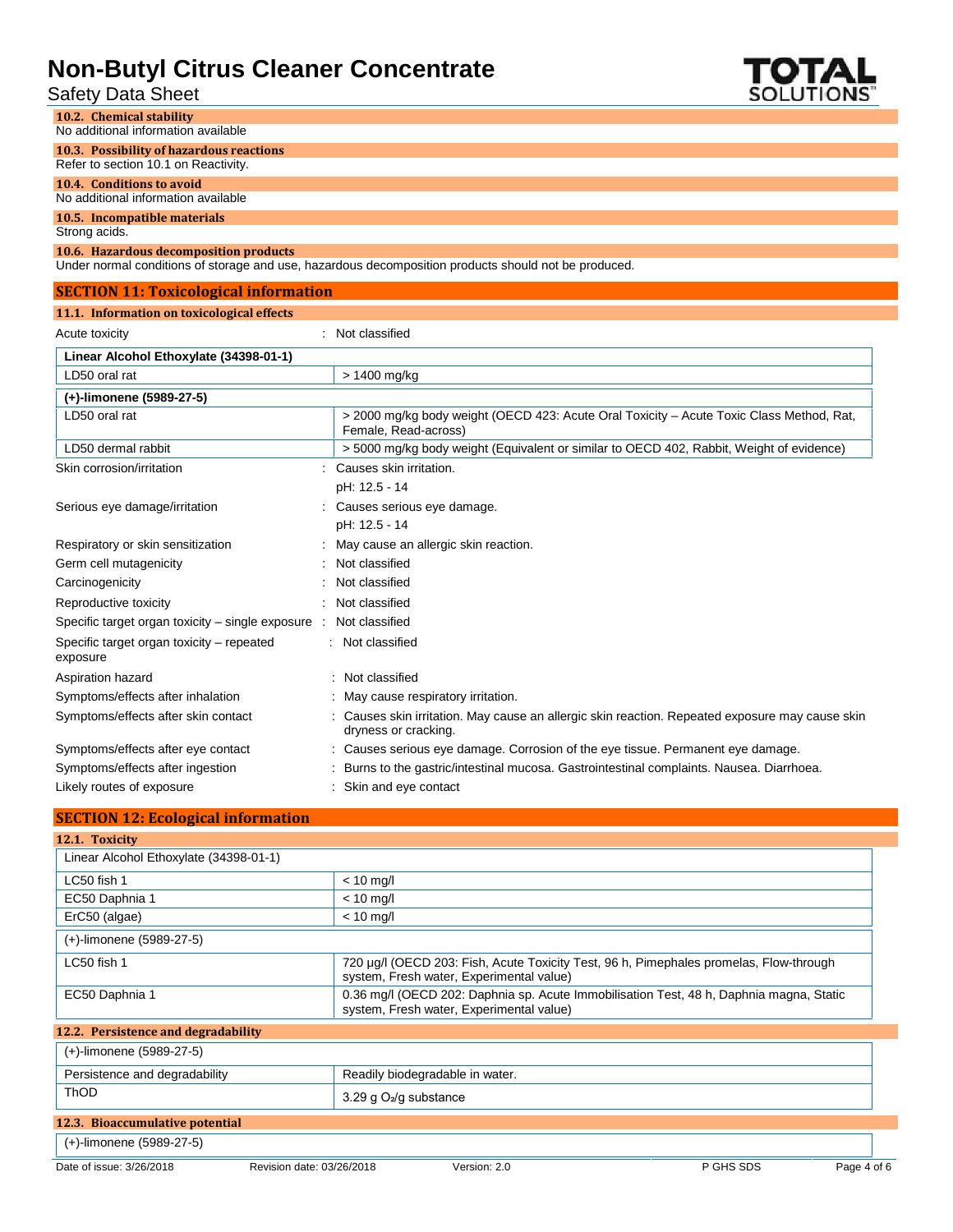Safety Data Sheet



| (+)-limonene (5989-27-5)  |                                                                                                     |
|---------------------------|-----------------------------------------------------------------------------------------------------|
| BCF fish 1                | 864.8 - 1022 (Pisces, QSAR, Fresh weight)                                                           |
| Log Pow                   | 4.38 (Experimental value, OECD 117: Partition Coefficient (n-octanol/water), HPLC method,<br>37 °C) |
| Bioaccumulative potential | Potential for bioaccumulation (4 Log Kow 5).                                                        |
|                           |                                                                                                     |

#### **SECTION 13: Disposal considerations**

#### **13.1. Waste treatment methods**

Product/Packaging disposal recommendations

: Dispose in a safe manner in accordance with local/national regulations.

#### **SECTION 14: Transport information Department of Transportation (DOT)**

| <b>Department or Transportation (DOT)</b> |                   |  |  |  |  |
|-------------------------------------------|-------------------|--|--|--|--|
|                                           | $\cdots$ $\cdots$ |  |  |  |  |

In accordance with DOT : Not regulated for transport

### **Additional information**

: No supplementary information available.

#### **ADR**

No additional information available

**Transport by sea**

No additional information available

#### **Air transport**

No additional information available

#### **SECTION 15: Regulatory information**

All components of this product are listed, or excluded from listing, on the United States Environmental Protection Agency Toxic Substances Control Act (TSCA) inventory

This product or mixture does not contain a toxic chemical or chemicals in excess of the applicable de minimis concentration as specified in 40 CFR §372.38(a) subject to the reporting requirements of section 313 of Title III of the Superfund Amendments and Reauthorization Act of 1986 and 40 CFR Part 372.

| Linear Alcohol Ethoxylate (34398-01-1) |                                 |  |  |
|----------------------------------------|---------------------------------|--|--|
|                                        |                                 |  |  |
| SARA Section 311/312 Hazard Classes    | Immediate (acute) health hazard |  |  |

| Sodium Tripolyphosphate Anhydrous (7758-29-4)                               |         |  |
|-----------------------------------------------------------------------------|---------|--|
| Not subject to reporting requirements of the United States SARA Section 313 |         |  |
|                                                                             |         |  |
| CERCLA RO                                                                   | 5000 lb |  |

WARNING This product can expose you to ethylene oxide, which is known to the State of California to cause cancer and birth defects or other reproductive harm. For more information go to www.P65Warnings.ca.gov.

#### **SECTION 16: Other information**

Training advice **included in the state of this product shall imply use in accordance with the instructions on the packaging.** 

#### Full text of H-phrases:

| H <sub>226</sub>  | Flammable liquid and vapour                  |
|-------------------|----------------------------------------------|
| H302              | Harmful if swallowed                         |
| H304              | May be fatal if swallowed and enters airways |
| H <sub>3</sub> 14 | Causes severe skin burns and eye damage      |
| H <sub>315</sub>  | Causes skin irritation                       |
| H317              | May cause an allergic skin reaction          |
| H318              | Causes serious eye damage                    |
| H335              | May cause respiratory irritation             |